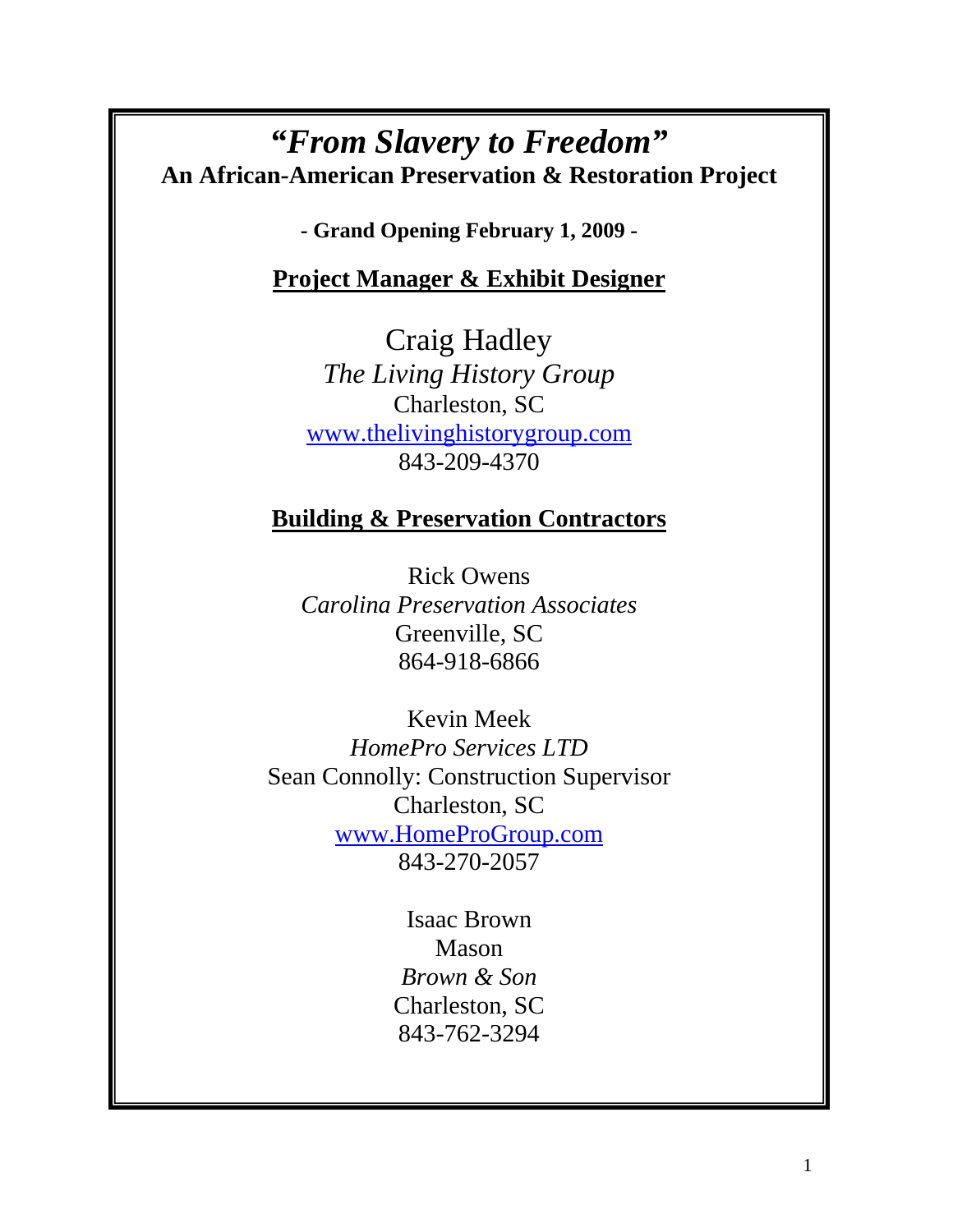## *From Slavery to Freedom* **The Magnolia Plantation Slave Cabin Project**

This project is being managed by *The Living History Group* (www.thelivinghistorygroup.com)

#### **Basic Project Overview**

Magnolia Plantations slave cabins have a unique history, in which they have been utilized from the time of antebellum slavery through emancipation and the  $20<sup>th</sup>$  century by African-Americans, both enslaved and free.

Magnolia is also unique in that it was also one of the earliest tourist attractions in the Deep South with its famous gardens and wildlife. As early as the 1870s, Magnolia opened its doors to tourists. This was in the midst of the Federal occupation and reconstruction era of the South. While most freed slaves were either migrating west or working as share-croppers on their former master's plantations, Magnolia could employ free blacks to work in the budding tourism industry as porters for the railroad cars bringing in tourists, gardeners, dock workers for the steamboats, and much more.

The discussion of slavery is often difficult, but it is an important topic that must be discussed openly and honestly whenever plantation life is addressed. Our knowledge and perspective about history is always changing and evolving. Enslaved Africans, and later African-Americans, were able to create a powerful and unique culture despite enslavement. Both the Europeans and Africans were pioneers in carving out an existence in the New World. In many cases they worked side by side, but there were also distinct differences. Slavery existed at Magnolia Plantation for almost two centuries beginning in the late 17th century. It is a fact of historical note that African slaves, and later African-American slaves, would do the majority of the work that built the fortunes of the Drayton family at Magnolia Plantation. During the period of the Trans-Atlantic slave trade, some of these enslaved human beings would find their way directly to the Lowcountry from the West Coast of Africa, while others were brought to the area by way of Barbados.

From the 17th century until the early 19th century, West Africans were transformed from merchants, craftsmen, peasant farmers, and cattle-tenders into American slaves. They ate what they were given or could find, not what they wanted. They dressed in the clothes that were given to them, not those they had known in the past. The Africans had to give up their own language and learn to express themselves through other forms of communication. They were stripped of all material possessions as their enslavers attempted to transform them from human beings with a rich history and culture into beasts of burden. But the one thing that could not be erased was their memories.

The things they were taught as children, the cultural system they had grown up in, all of these things would remain part of their consciousness, and they would pass those memories down from generation to generation. By doing so, they created new patterns of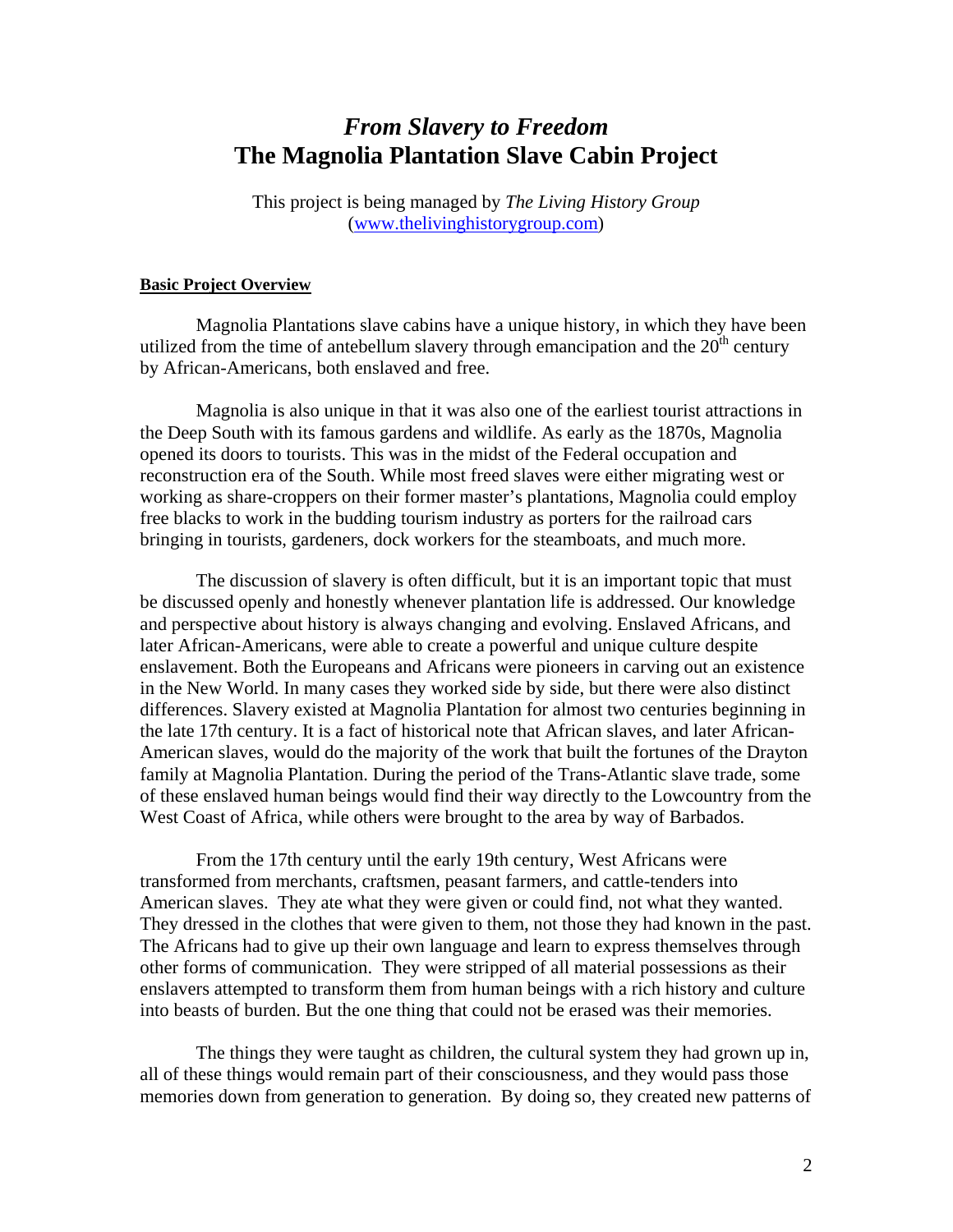behavior necessary to adapt to their new environment. Melding African traditions from various regions with those of the New World created a culture and language that survive in various forms to this day. These include food (rice, related rice dishes, okra, etc.), music (Gospel, Jazz, Blues, Reggae, Rock & Roll, etc.), literature, poetry, and language (Gullah). Therefore the examination of enslavement, even in a microcosm setting such as Magnolia Plantation, is important to the greater understanding of our world today.

In the overall rehabilitation of these buildings, their interpretation will be a combination of preservation and restoration that includes period-appropriate furnishings to be added to each of the structures once the structural work is completed. Furniture can be an important interpretive tool when trying to illustrate and interpret life inside a home. Furniture can be a dynamic tool that can highlight the economic, social, and cultural life of a family at a specific point in time. Extensive research into the furnishings of African-American dwellings for this area and through these time periods will be accomplished as part of the overall project. A general list of some of the furnishings being considered for each of the cabins is mentioned below.

Because of its unique history and the almost constant occupation of these buildings in one form or another, we are pursuing the following in regards to their restoration and interpretation:

- We will be restoring and preserving all five of the buildings to reflect the different time periods of occupation:
	- 1. CABIN A: 1850 Slave Cabin
	- 2. CABIN B: 1930 Gardeners Home
	- 3. CABIN C: 1969 Leech Family Home
	- 4. CABIN D: 1870 Freedmen's Home
	- 5. CABIN E: 1900 Gardeners Home
- Build an Interpretation Exhibits Building to accompany the interpretation of the cabins. This building will house exhibits, interactive models, and much more.
- Create an interpretive program for the public
- Create an extensive educational program for school children

While other historic sites have restored similar slave cabins and houses in the past for interpretation, no site has ever restored a series of structures that interpret African-American history from slavery to freedom and beyond. Magnolia has the unique and exciting opportunity to have a transitional interpretive area for African-American history that is certain to garner national attention.

 For the purposes of this proposal, the slave cabins in questions will hereafter be referred to individually as Cabins A, B, C, D,  $\&$  E as seen in the illustration below.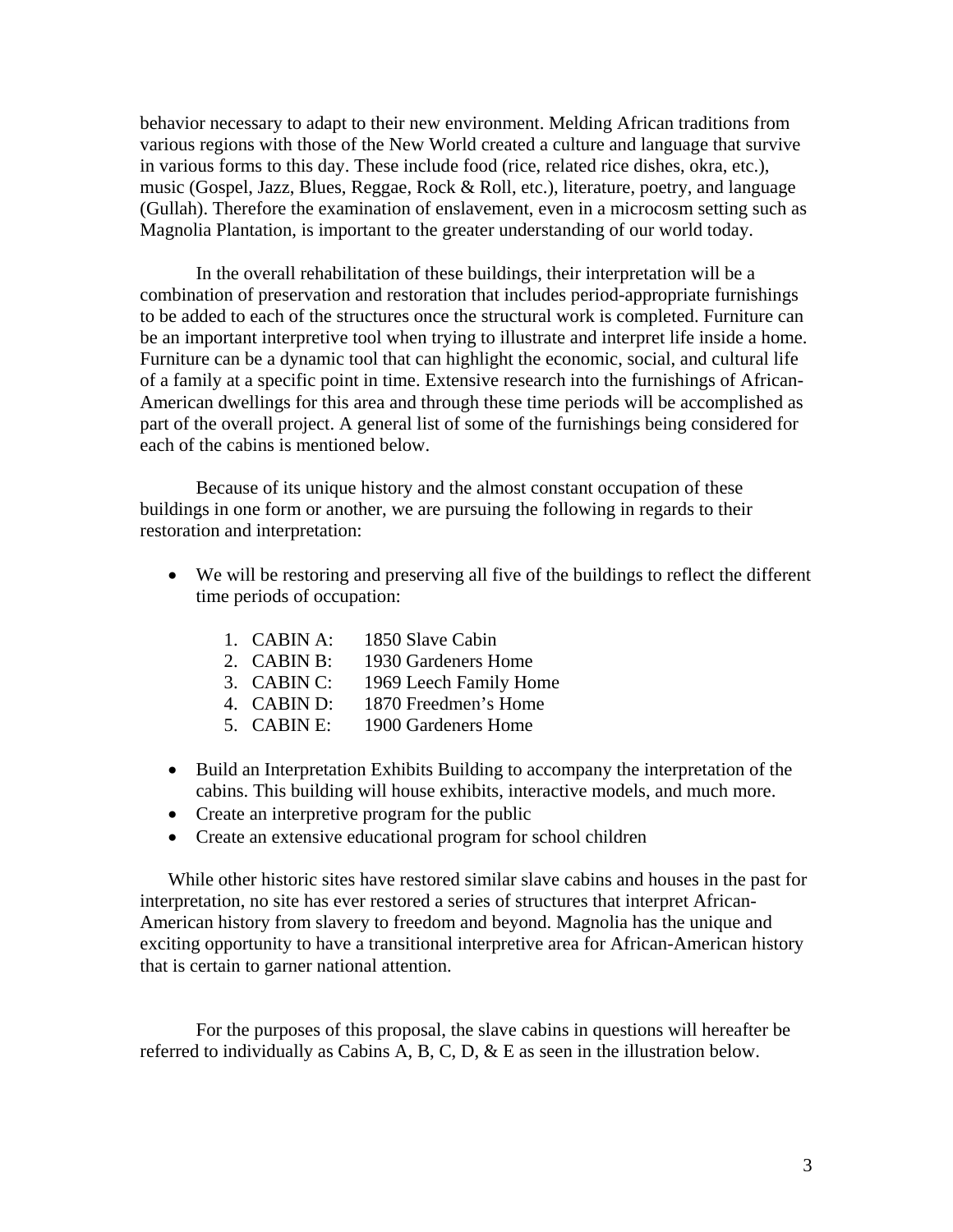North --->



Main Road

A basic description of how each cabin will be restored and the work involved now follows.

### **Cabin A**

Cabin A will reflect its original 1850 construction and usage as a slave cabin.

#### PRESERVATION

One room of the cabin (the right/north side) will be preserved with its 'patina' intact. The choice of which room to preserve versus restore is based on which of the two rooms in most intact with the period in question. It will be cleaned, repaired and stabilized as needed to ensure the safety of guests visiting the building. This will include some masonry details, foundation and floor repairs, and other work. The wall planks on the interior will be removed to show how the cabin was originally constructed. These planks will be numbered and saved to be utilized in the other cabin restorations or stored properly.

#### RESTORATION

Keeping as much of the original integrity of the structure as possible, the second room (the left/south side) will be restored to its 1850 slave cabin appearance complete with appropriate furnishings. This will include the removal of the wall planks and fresh white wash applied. We will give the room a feeling that it is being lived in so visitors will be able to compare and contrast what it might have looked like originally in one room, and see the original patina of how it looks in the other.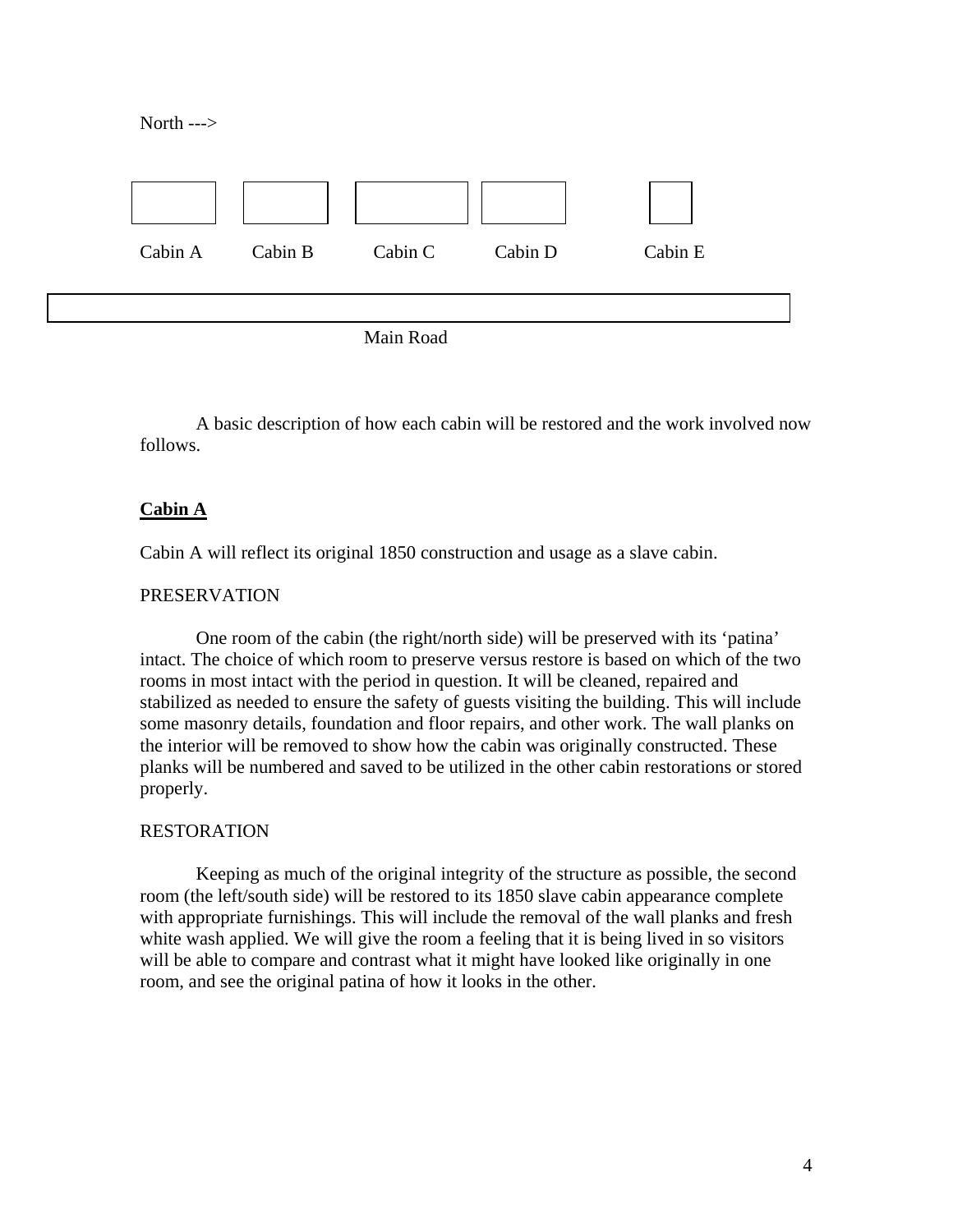#### **Cabin B**

Cabin B will reflect a worker/gardeners cabin of the 1930's.

#### PRESERVATION

The room to the right/north will be cleaned, stabilized, repaired, and preserved to reflect its period of usage in the 1930s. Visitors will be able to view the original fabric of the room and see the bits and pieces of the newspapers still on the walls and ceiling dating from the late 1920s into the 1930s from the New York Times to the local Charleston newspapers.

#### RESTORATION

The room to the left/south will be restored to the period of the 1930s complete with furnishings, a wood burning stove, and recreated period newspapers plastered to the walls and ceiling.

#### **Cabin C**

Cabin C will reflect the life of the Leech family circa 1969.

Cabin C has had the most extensive alterations done to it over the years. It has been completely gutted over time. Nothing remains of the original fireplace and chimney, or any of the original interior walls, however there are interior walls that have been added in the  $20<sup>th</sup>$  century. A thirteen foot extension has been built into the southern end of the cabin as well as an additional room of the back of the structure. These additions were done during the latter half of the  $20<sup>th</sup>$  century.

This was the home of Johnny Leech, his father, and later his son Isaac. It has a unique history in that it was lived in through the late part of the  $20<sup>th</sup>$  century. Therefore it presents a unique opportunity for interpretation as a look into not just the architecture and evolution of a structure, but the story of a family who made it their home for decades.

In 1969, Johnny Leech was living in this cabin with his wife and three children. The cabin still had no running water and cooking as well as heating was done over wood burning stoves. In 1969 Charleston also experienced racial strife with the hospital workers strike, giving this location the opportunity to discuss the Civil Rights movement of the 1960s and compare it to the Civil Rights movement of the 1860s.

#### RESTORATION

More detailed oral histories with both Johnny and Isaac Leech will dictate the complete restoration of this structure, including its furnishings. The hope is that we can restore the entire structure to the 1969 time period.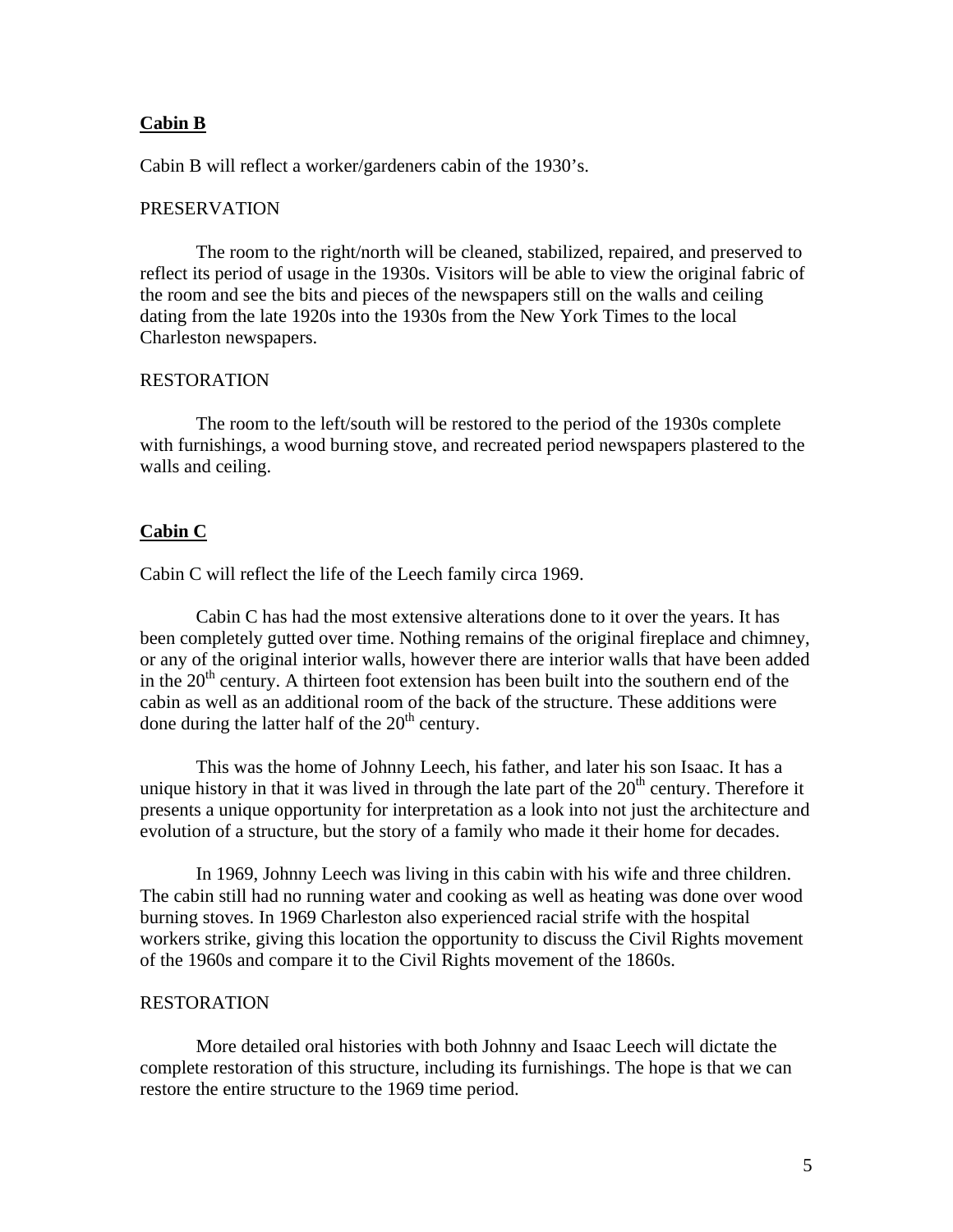### **Cabin D**

Cabin D will reflect an 1870's Freedman's cabin.

Cabin D has had extensive alterations done to it in the late  $20<sup>th</sup>$  century, including the removal of its firebox and chimney, a new wall, floor, and ceiling system, as well as electricity. It has also been raised higher off the ground than the other structures in the process.

#### RESTORATION

The removal of the late  $20<sup>th</sup>$  century additions will reveal what is still original underneath and an attempt at preserving as much of that as possible will be undertaken. However, based on the extensive alterations a restoration of the structure to reflect a 1870s Freedman's home, complete with furnishings, is the goal. This would include the lowering of the foundation and the construction of a complete firebox and chimney made from hand-made bricks manufactured on site.

 The interpretive opportunity to discuss the work that former slaves were doing at Magnolia Plantation at this time is compelling. Most former slaves were working on their old plantations as tenant farmers and share croppers. However, in 1870 Magnolia Plantation opened its doors seasonally to tourists to view the extensive gardens. Therefore these former slaves were working as gardeners, porters, and servants in an early tourism industry.

#### **Cabin E**

Cabin E will reflect it's original 1900 appearance when completed.

Based on the construction of Cabin E, it is estimated that the original building was built between 1880 and 1900 and originally had a front porch. Three additional rooms were added to the structure over time between the 1930s and 1980s. The current plan is to remove these additions, rebuild the front porch and restore it back to its original 1900 appearance. This structure was lived in up to 1999, which represents the last occupancy of any of the structures on this street.

### RESTORATION & PRESERVATION

 The main room (and only room) of the original structure will be restored to 1900, preserving as much of the original fabric in place as possible.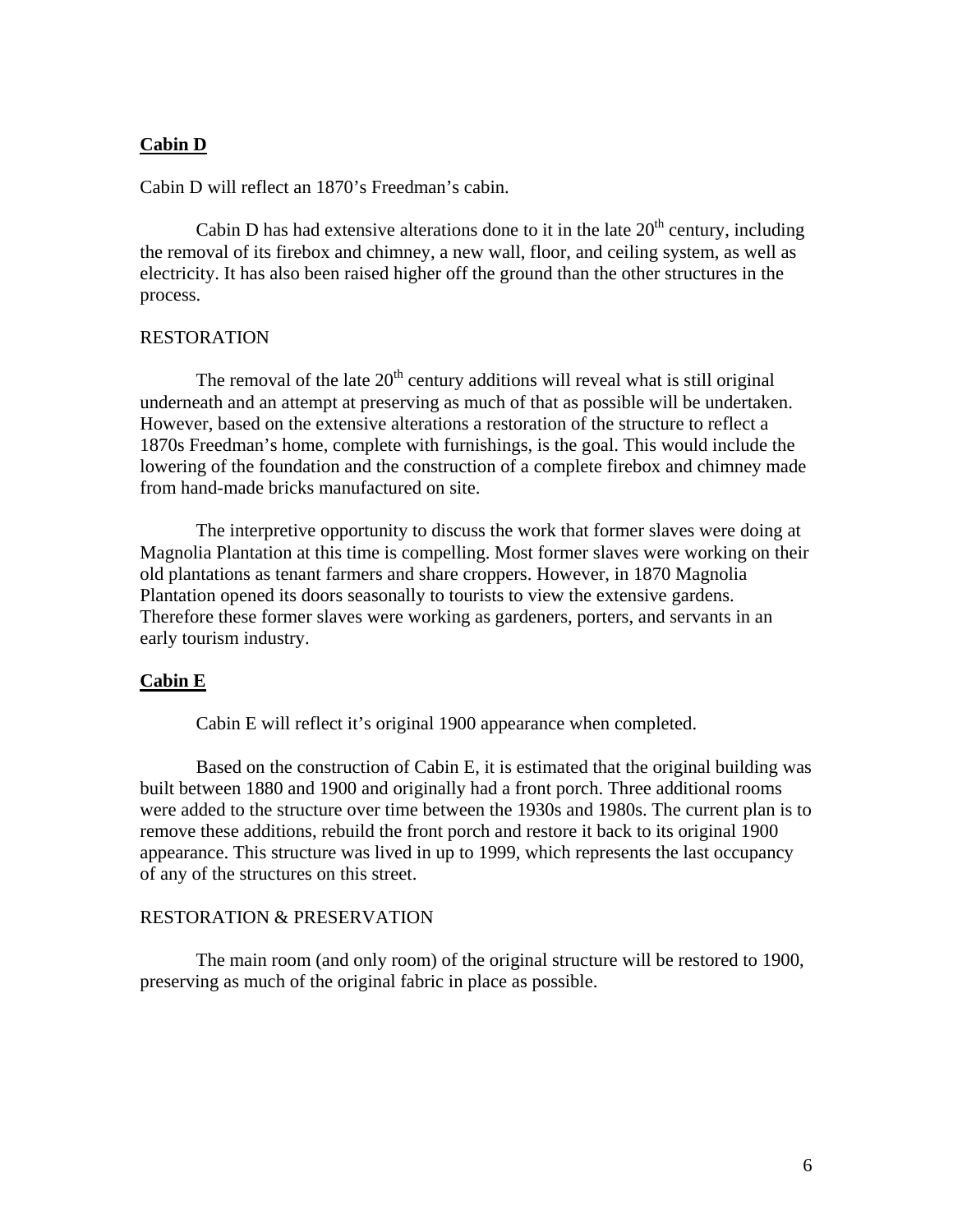#### **ORDER OF WORK & PROGRESS**

Archaeological work was begun in January of 2007 with the bulk of the field work completed by June of 2007. Field laboratory work continued until May of 2008. Analysis of the more than 10,000 artifacts from the  $18<sup>th</sup>$  and  $19<sup>th</sup>$  century will continue until the fall of 2008.

Construction work began on the cabins in February of 2008. The cabins will be restored and preserved in the following order:

- 1. Cabin D
- 2. Cabin E
- 3. Cabin A
- 4. Cabin B
- 5. Cabin C

The construction phase should be completed by October of 2008. The furnishing and landscape phase of this project will begin following the building renovation phase and should be completed by the end of December of 2008.

The grand opening for the public will take place on February 1, 2009.

#### **OVERALL INTERPRETATION OF "THE STREET"**

Interpreting the differences and variations between the time periods each of these cabins represent both in architecture and furnishings, as well as the lifeways of the people who once lived there, will be accomplished utilizing a combination of interpretive approaches. These will include:

- 1. **Interpreters:** Trained interpreters will be on-hand for public programs and to guide visitors through the cabins and answer questions.
- 2. **Daily Scheduled Programs:** Regularly scheduled daily programs will be presented seven days a week on "The Street." These programs will consist of visitors sitting on benches at the edge of "The Street," with the full view of all five structures. The interpreter will then present an approximately 30 minute program that gives a general overview on both the history of slavery at Magnolia Plantation, the life of the African-American people that lived here, and a history of these structures and the time periods they reflect. It will also present the cultural contributions of African-Americans to our present-day culture.
- 3. **Self-Guided Paper Pamphlet:** A printed pamphlet with basic historical information and information on each cabin with a map and diagrams will be made available to the general public so that they can tour the cabins at their own pace